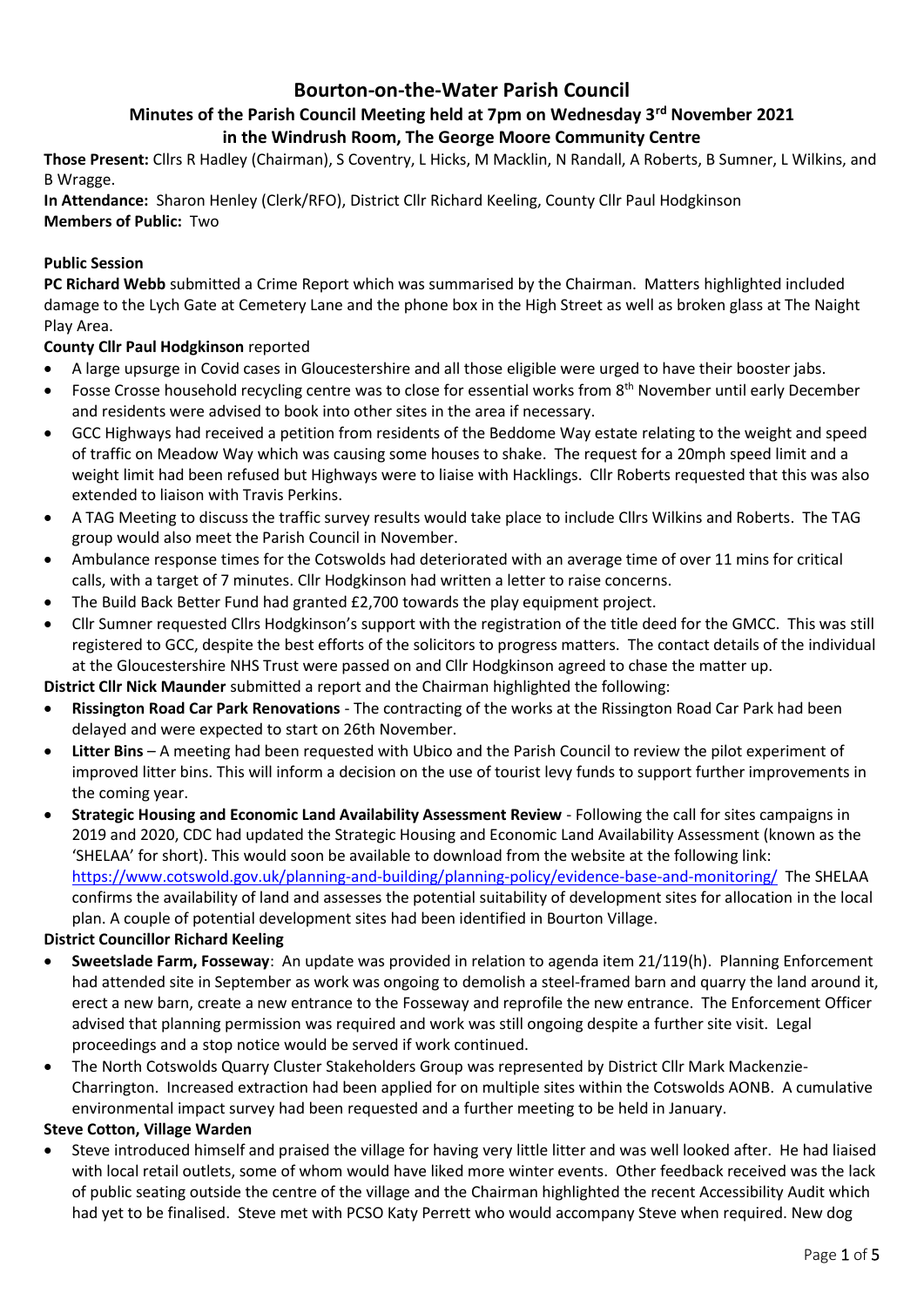fouling signs and litter pickers had been ordered. There had been a request for the double-yellow lines to be extended opposite the Hacklings car park to enable coaches to pull out onto the road but it was understood these spaces had been left for Willoughby Place residents and visitors. Cllr Hicks noted that commercial waste was being put into bins each evening and would pass on details for Steve to follow up.

**21/114 Apologies for absence**: Cllrs A Davis and P Millett and District Cllr Nick Maunder.

**21/115 Declarations of interest in items on the agenda**: Cllr Roberts declared a non-pecuniary interest in item 21/128 as a member of the British Legion.

**21/116 Approval of Draft Minutes of the Parish Council Meeting held on 6th October 2021:** Proposed by Cllr Hadley, seconded by Cllr Roberts and unanimously APPROVED.

**21/117 Matters arising**: There were none.

### **21/118 Clerk's Report**:

- a. **BTAG Meeting**: The meeting was confirmed for Thursday 25<sup>th</sup> Nov at 5.30pm.
- b. **Letting of The Old Chapel:** Three offers had been received and one applicant had accepted the tenancy.
- c. **Leases for Flat 1 and Room 2**: Now complete.
- d. **Fire Risk Assessment:** This had been circulated and the GMCC Committee to review at an Extraordinary Meeting on Monday 22<sup>nd</sup> November at 6pm. Cllr Hicks to attend as Vice Chairman as Cllr Hadley was not available.
- e. **Installation of Christmas Tree:** Cllr Hicks was working to finalise arrangements and the installation may now be completed on Friday 19<sup>th</sup> November instead of Saturday 20<sup>th</sup> due to contractor availability.

### **21/119 Planning Committee**:

- a. The Committee Vice Chairman presented a short summary from the meeting held on 13<sup>th</sup> October. It was noted that a planning application for new homes was anticipated on the site of the old Catholic church.
- b. The following planning applications were considered and comments agreed by the Planning Committee who had not met at the end of October:

|              | Ref          | <b>Address</b>              | Proposal                                    | <b>Comments</b> |
|--------------|--------------|-----------------------------|---------------------------------------------|-----------------|
| a            | 21/03477/FUL | 22 Barnsley Way, GL54 2GA   | <b>Erection of Rear Dormer</b>              | The Parish      |
|              |              |                             |                                             | Council has no  |
|              |              |                             |                                             | objection.      |
| $\mathbf b$  | 21/03043/FUL | Paula's Hair Studio,        | Change of use of hairdressers to short-let  | The Parish      |
|              |              | Lansdowne, GL54 2AR         | holiday accommodation and associated        | Council has no  |
|              |              |                             | external alterations                        | objection.      |
| $\mathsf{C}$ | 21/03858/FUL | 43 Lamberts Field, GL54 2PT | Erection of porch, side extension to create | The Parish      |
|              |              |                             | new garage, single storey rear extension    | Council has no  |
|              |              |                             | and garage conversion (resubmission)        | objection.      |

c. Sweetslade Farm, Fosseway: An update was provided by Cllr Richard Keeling during the public session.

### **21/120 Village Environment Committee**:

- a. The Committee Vice Chairman presented a short summary from the meeting held on 13<sup>th</sup> October. It was noted that an unauthorised wooden ramp had recently been removed from Periwinkle Bank.
- b. 2022-23 draft budget: Committee members considered the proposal to remove funding of £5,000 for Clapton Row bollards and this was unanimously APPROVED. It was proposed to defer the £5,000 for a burial consultant to a future budget and this was APPROVED.
- c. Len Hill Memorial repairs, St Lawrence Church: As per recommendations from VEC, to approve quote from Hickman Brothers at £1,280 + VAT (Paper 1) to remove unsafe structure, subject to approval of a Faculty application by the Diocese. To be funded from General Reserves. Unanimously APPROVED.

## **21/121 Highways Committee**:

- a. The Committee Chairman presented a short summary from the meeting held on 18<sup>th</sup> October.
- b. 2022-23 draft budget: Committee members to consider proposal to apply for funding to cover the balance of £4,500 for parking patrols from CDC's Tourist Contribution funding. Cllr Roberts proposed that this was amended from £4,500 to £5,000 and this was APPROVED. It was further proposed that Cllrs Roberts and Randall liaise with GCC to request a similar arrangement for parking patrols to last year and this was APPROVED. The proposal to seek further funding for an additional £5,000 towards a new ANPR camera from GCC was deferred for discussion at the Budget Workshop.
- c. Consider proposal to spend up to £160 to purchase sandbags and sand for flood contingency (Paper 2). APPROVED with funding to be taken from the Village Maintenance Contingency Budget.

Cllr Hodgkinson left the meeting at this point.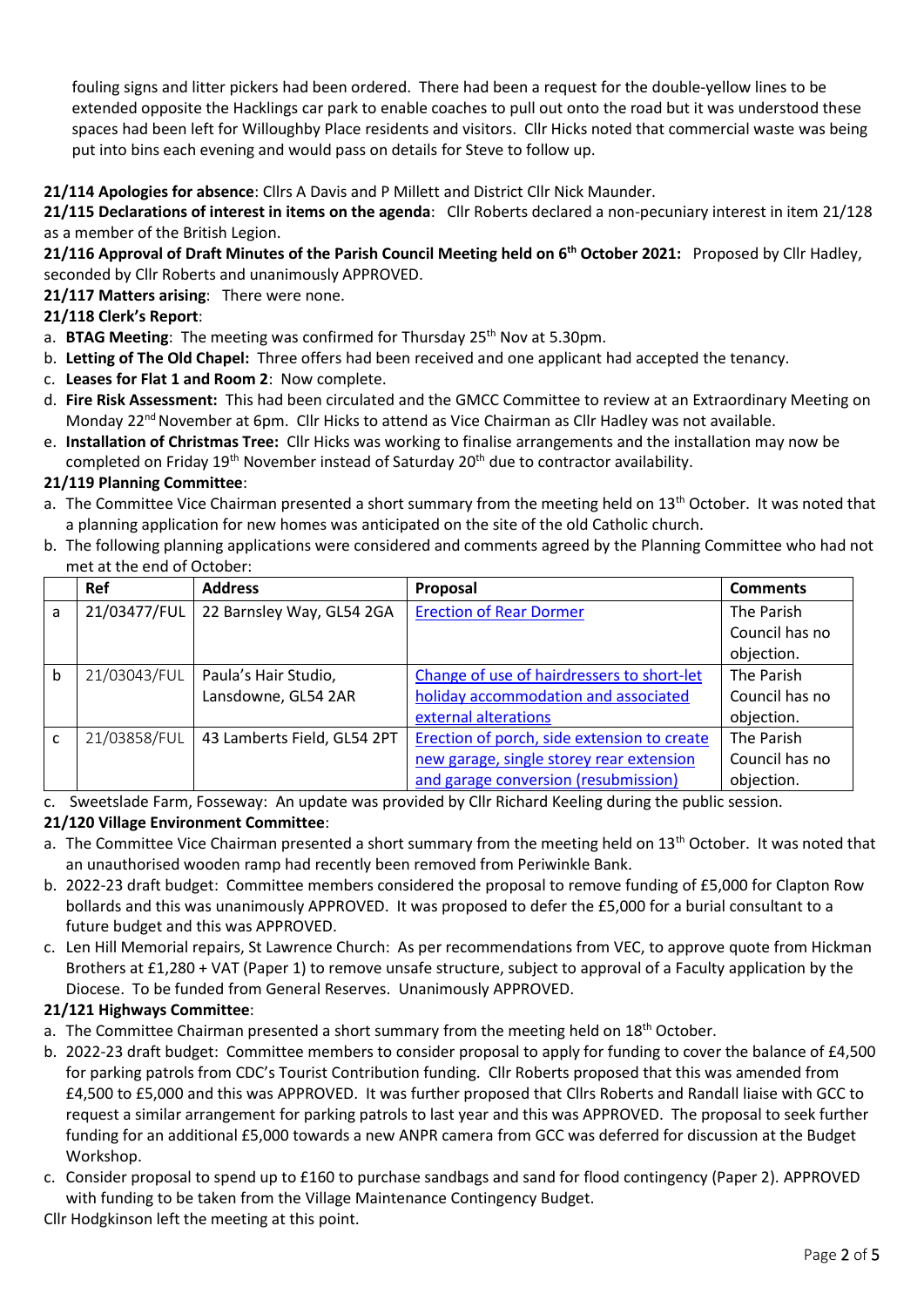### **21/122 Youth & Well-being Committee**:

- a. The Committee Chairman presented a short summary from the meeting held on  $18<sup>th</sup>$  October.
- b. New Play Equipment Projects at The Naight and Melville: Cllr Hicks reported that the installation at The Naight was progressing well with the items at Melville to be started on completion of The Naight.
- c. Grant Funding held in Earmarked Reserves: Update from Cllr Davis on how remaining funds can support the work of different committees and provide opportunities for training for councillors and staff. Cllr Hicks updated on behalf of Cllr Davis. Committee Chairmen were asked to advise how their committees' work could benefit from the remaining £7,500 Thriving Communities grant funding which was to be used by March 2022. The Clerk to circulate the grant criteria and training courses from GAPTC which had been suggested by Cllr Davis. Requests for training to be sent to Cllr Hicks.
- d. Receive updates on Accessibility Audit and Dementia Friendly Bourton. The audit was undertaken on Friday 22<sup>nd</sup> October with many issues highlighted, including the accessibility of the toilets at Rissington Road to be reported to CDC. There were items to be actioned at the GMCC and a presentation would be made to councillors following completion of the report. It was hoped that another group leader would take over the Dementia Friendly Bourton group.
- e. Receive report from defibrillator meeting with Community Heartbeat Trust and consider recommendations to install defibrillator sign and register with WebNos through Community Heartbeat Trust. The CHT had advised not to replace the existing units at The Croft and China Shop at present as both units had recently been supplied with new pads. A plastic sign had been supplied, to be erected on the GMCC above the defibrillator unit. It was proposed that all units in the village were registered with the Community Heartbeat Trust and BoWPC to register with Webnos for online reporting. APPROVED.

## **21/123 Community Centre Committee**:

- a. The Committee Chairman presented a short summary from the meeting held on 21<sup>st</sup> October. The Clerk to recirculate information about utility costs for the Budget Workshop and to chase the second contractor's quote for the door at The Cottage.
- b. Rent deposits for Rooms 2 and 3: It was noted that the solicitors had confirmed they were holding these deposits totalling £1,699 and these would be transferred to the Parish Council to comply with new legal requirements. These two amounts had historically been marked in error as part of the Earmarked Reserves so this would be corrected on receipt of the funds from the solicitor.

**21/124 Village Green Bookings**: A late request had been received from Bourton Roadrunners to hold a Charity 10k race on Sunday 27<sup>th</sup> Feb 2022. This was agreed in principle to enable event planning to progress, to be presented as an agenda item in December.

## **21/125 Finance & General Purposes Committee:**

- a. The Committee Chairman presented a short summary from the meeting held on  $21<sup>st</sup>$  October.
- b. To receive recommendations from the F&GP Committee on the following and agree further actions:
	- i) Proposal to switch from Lloyds to Unity Trust Bank (Paper 3). APPROVED.
	- ii) Internal Auditor: Proposal to appoint GAPTC auditor for 2021-22 at a cost of £360 (Papers 4a, b, c & d). APPROVED.
	- iii) Updated Expenses Policy (Paper 5a & b). Amendments had been made to the draft as agreed at F&GP. APPROVED.

## **21/126 Finance**:

a. Consider and approve the schedule of payments up to 3<sup>rd</sup> November 2021 (Paper 6). APPROVED.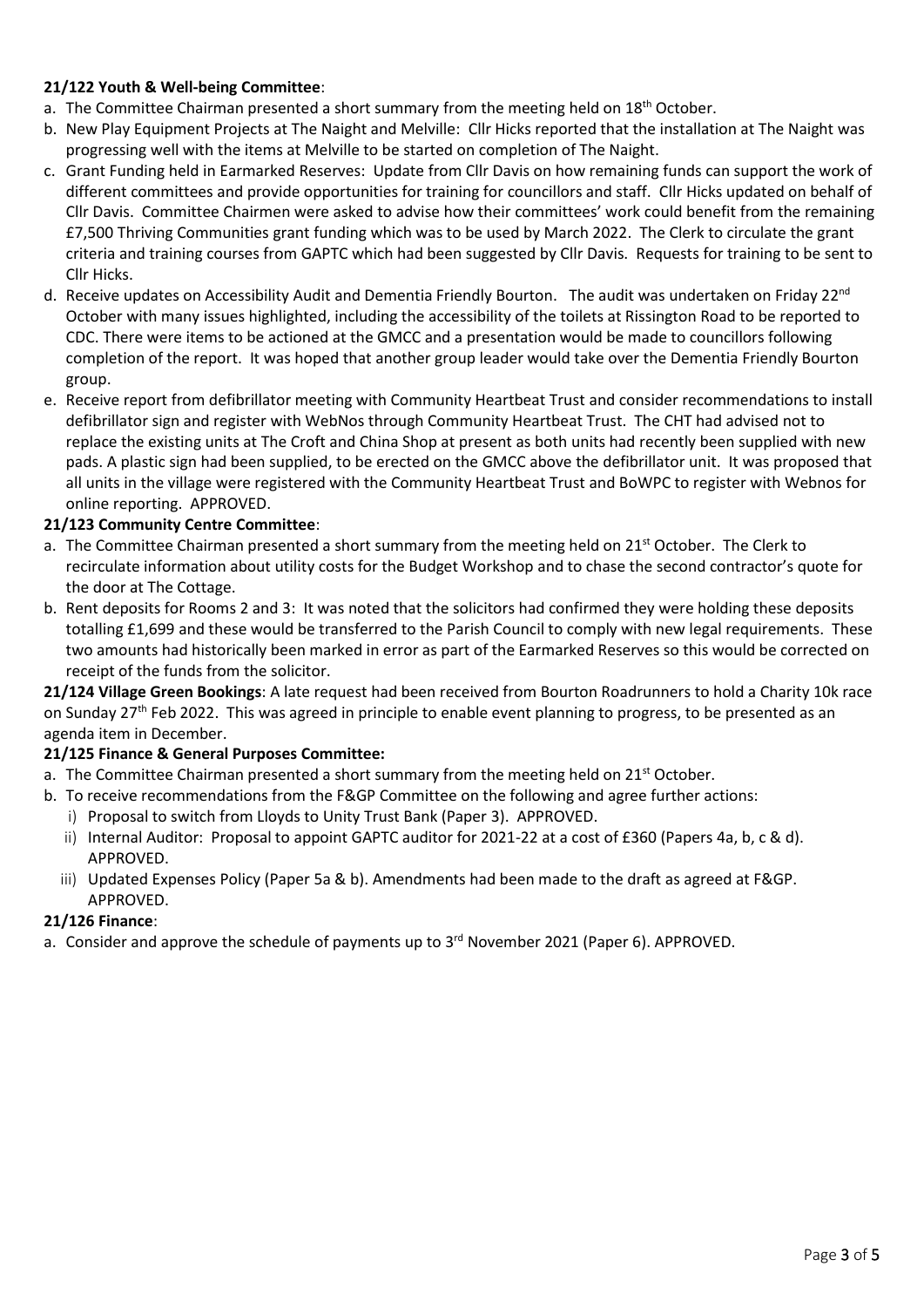| Payment Date of Invoice No Payee<br>Method/ invoice No Payee                                                  |                                                                                            | Net amount   VAT   Total                                                                                                                                                                                                                          |
|---------------------------------------------------------------------------------------------------------------|--------------------------------------------------------------------------------------------|---------------------------------------------------------------------------------------------------------------------------------------------------------------------------------------------------------------------------------------------------|
|                                                                                                               |                                                                                            |                                                                                                                                                                                                                                                   |
| voucher                                                                                                       |                                                                                            |                                                                                                                                                                                                                                                   |
|                                                                                                               |                                                                                            |                                                                                                                                                                                                                                                   |
| $\overline{\phantom{a}}$                                                                                      |                                                                                            |                                                                                                                                                                                                                                                   |
|                                                                                                               |                                                                                            |                                                                                                                                                                                                                                                   |
| RACS                                                                                                          |                                                                                            |                                                                                                                                                                                                                                                   |
|                                                                                                               |                                                                                            |                                                                                                                                                                                                                                                   |
|                                                                                                               |                                                                                            |                                                                                                                                                                                                                                                   |
|                                                                                                               |                                                                                            |                                                                                                                                                                                                                                                   |
|                                                                                                               |                                                                                            |                                                                                                                                                                                                                                                   |
|                                                                                                               |                                                                                            |                                                                                                                                                                                                                                                   |
|                                                                                                               |                                                                                            |                                                                                                                                                                                                                                                   |
|                                                                                                               |                                                                                            |                                                                                                                                                                                                                                                   |
|                                                                                                               |                                                                                            |                                                                                                                                                                                                                                                   |
|                                                                                                               |                                                                                            | 437 15/10/2021 141311260 1.619 1.619.89 1.000 1.619.69 1.000 1.619.69 1.619 1.619 1.619 1.619 1.619 1.619 1.619 1.619 1.619 1.619 1.619 1.619 1.619 1.619 1.619 1.619 1.619 1.619 1.619 1.619 1.619 1.619 1.619 1.619 1.619 1.                    |
|                                                                                                               |                                                                                            |                                                                                                                                                                                                                                                   |
|                                                                                                               |                                                                                            |                                                                                                                                                                                                                                                   |
|                                                                                                               |                                                                                            |                                                                                                                                                                                                                                                   |
|                                                                                                               |                                                                                            |                                                                                                                                                                                                                                                   |
|                                                                                                               |                                                                                            |                                                                                                                                                                                                                                                   |
|                                                                                                               |                                                                                            |                                                                                                                                                                                                                                                   |
|                                                                                                               |                                                                                            |                                                                                                                                                                                                                                                   |
|                                                                                                               |                                                                                            |                                                                                                                                                                                                                                                   |
|                                                                                                               |                                                                                            |                                                                                                                                                                                                                                                   |
|                                                                                                               |                                                                                            |                                                                                                                                                                                                                                                   |
|                                                                                                               |                                                                                            |                                                                                                                                                                                                                                                   |
|                                                                                                               |                                                                                            |                                                                                                                                                                                                                                                   |
|                                                                                                               |                                                                                            | <u> La Carlo de la Carlo de la Carlo de la Carlo de la Carlo de la Carlo de la Carlo de la Carlo de la Carlo de l</u>                                                                                                                             |
|                                                                                                               |                                                                                            |                                                                                                                                                                                                                                                   |
|                                                                                                               |                                                                                            |                                                                                                                                                                                                                                                   |
|                                                                                                               |                                                                                            | 150.15 30.03 180.18 Local Govt. Act 1972 s.133<br>13.27 0.00 13.27 Local Govt. Act 1972 s.111                                                                                                                                                     |
|                                                                                                               |                                                                                            |                                                                                                                                                                                                                                                   |
|                                                                                                               |                                                                                            | 441.67 88.33 530.00 Local Govt. Act 1972 s.133                                                                                                                                                                                                    |
|                                                                                                               | Gas charges - Flats<br>Gas charges - The Cottage<br>Gas charges - PC<br>Refuse collections | Cas charges - Flats<br>Cas charges - The Cottage<br>Cas charges - The Cottage<br>Cas charges - The Cottage<br>Cas charges - FC<br>Cas charges - FC<br>Cas charges - FC<br>Cas charges - FC<br>Cas charges - FC<br>Cas charges - FC<br>Cas charges |
|                                                                                                               |                                                                                            |                                                                                                                                                                                                                                                   |
|                                                                                                               |                                                                                            |                                                                                                                                                                                                                                                   |
|                                                                                                               |                                                                                            |                                                                                                                                                                                                                                                   |
|                                                                                                               |                                                                                            |                                                                                                                                                                                                                                                   |
|                                                                                                               |                                                                                            |                                                                                                                                                                                                                                                   |
|                                                                                                               |                                                                                            |                                                                                                                                                                                                                                                   |
|                                                                                                               |                                                                                            |                                                                                                                                                                                                                                                   |
|                                                                                                               |                                                                                            |                                                                                                                                                                                                                                                   |
| Staff Wages - separate online payments list (paid on 23rd)                                                    |                                                                                            |                                                                                                                                                                                                                                                   |
|                                                                                                               |                                                                                            |                                                                                                                                                                                                                                                   |
|                                                                                                               |                                                                                            |                                                                                                                                                                                                                                                   |
| 1921 23/11/2021 J Herbert Wages Nov<br>1920 23/11/2021 E Webb Wages Nov<br>1920 23/11/2021 C Cooper Wages Nov |                                                                                            |                                                                                                                                                                                                                                                   |
|                                                                                                               |                                                                                            |                                                                                                                                                                                                                                                   |

b. Authorise cheques to be signed at the meeting and BACS payments to be ratified. There were no cheques and Cllrs Hadley and Roberts to authorise the BACs payments. 18,681.43 2,153.67 20,835.10

**318** 23/11/2021 S Henley Shenley Wages - Nov 2,252.17 2,292.17 2,252.17 2,25 2,252.17 Local Govt. Act 1972 s.112(2)

- c. Note the bank reconciliation dated 1<sup>st</sup> October (Paper 7a), the Summary Report dated 25<sup>th</sup> October (Paper 7b) and the Financial Forecast dated 1<sup>st</sup> October (Paper 7c). These documents were noted. The Q2 VAT return for 2021/22 (Paper 7d) was APPROVED.
- d. It was noted that the Nest payment was incorrectly listed on the October payment schedule and was £516.98.
- e. To consider proposal to create two new Earmarked Reserves from funds in General Reserves:
	- i) £10,000 for Tree Work, including regular maintenance and actions arising from the current Tree Survey. APPROVED.
	- ii) £12,500 for GMCC, to cover health and safety, legal fees and work identified from the energy audit. APPROVED.

**21/127 Laptop:** To confirm request to Cllr Davis to return laptop to the Clerk, as purchased from SSEN Resilience grant in connection with work with Bourton Street Volunteers (now complete), or to purchase from Council at a cost of £525.00. Cllr Hadley read out an email from Cllr Davis outlining her reasons for retaining the laptop. After discussion it was agreed that, as the laptop was part of the Parish Council assets and there was no policy in place to provide councillors with laptops, the item should be returned. Alternatively, that she was offered the opportunity to purchase the laptop at its current market value on a payment plan up to 6 months in length. This was APPROVED. The Clerk to seek advice on the current value of the item from a local IT contractor and advise Cllr Davis of this option.

### **21/128 Remembrance Day Parade:**

- a. To agree that the Parish Council will organise and be responsible for a Remembrance Day Parade on Sunday 14<sup>th</sup> November 2021, assisted by the Bourton branch of the Royal British Legion who will coordinate the parade. Cllr Roberts attended British Legion AGM and it was highlighted that the BL would not take responsibility for the parades which need to be covered under Parish Council insurance and this was APPROVED by councillors. Cllr Wragge to send details of a volunteer doing the PA system at the event to the Clerk.
- b. To nominate representatives to lay Council's wreaths at the war memorial on Sunday  $14<sup>th</sup>$  November. It was agreed that, as Cllr Hadley was participating elsewhere at the event, Cllr Hicks would represent the Parish Council along with a volunteer from the Youth Club.

## **21/129 Platinum Jubilee Event June 2022:**

a. To consider a request by Cllr Hicks to create a Platinum Jubilee Event Working Party to report monthly to Council on progress with event planning and costs. APPROVED.